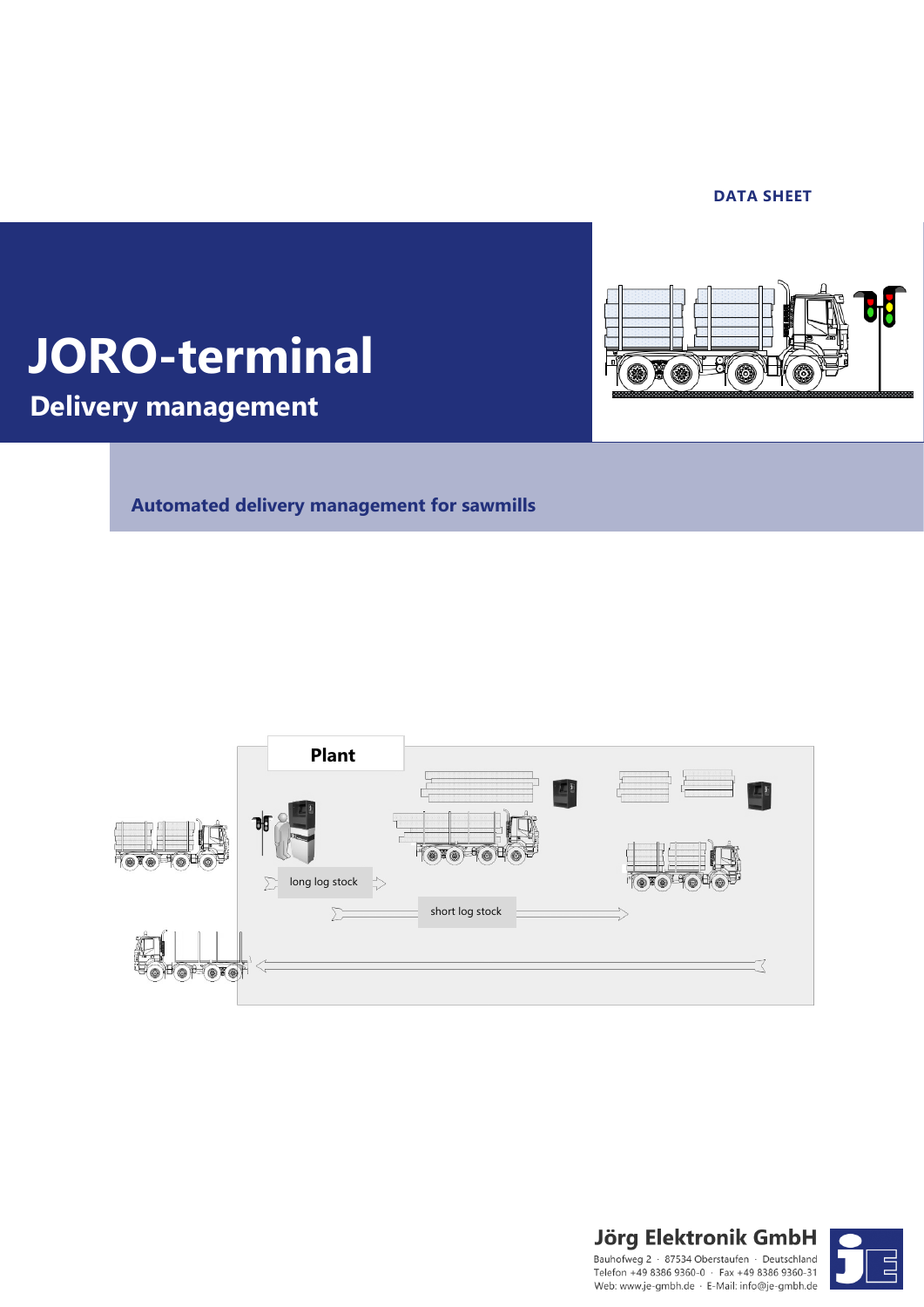# **JORO-terminal**

l

## **Delivery management**



Registration terminal



Registration via ID-card / barcode



**Assigned unloading deck**

**Simple usage**

**Proper documentation**

**Combinable with: JORO-volume logs and bulk material**

**JORO-terminal** allows you to register and control all kinds of deliveries at the sawmill, without needing additional employees. The supplier registers at the registration terminal via ID-card. Submission of delivery data is done at the touch display by the driver. After confirming, a delivery note with barcode is created. Unloading stations are allocated automatically (for example short log deck or long log deck).

The control of entry and exit is done with a traffic light system. At the same time, pictures of the truck, load as well as license plate are taken and saved together with data inputs.

Delivery data can be evaluated statistically daily, weekly, monthly, or individually.

The housing of registration terminal and unloading terminal are made very robust and are designed for outdoor usage.